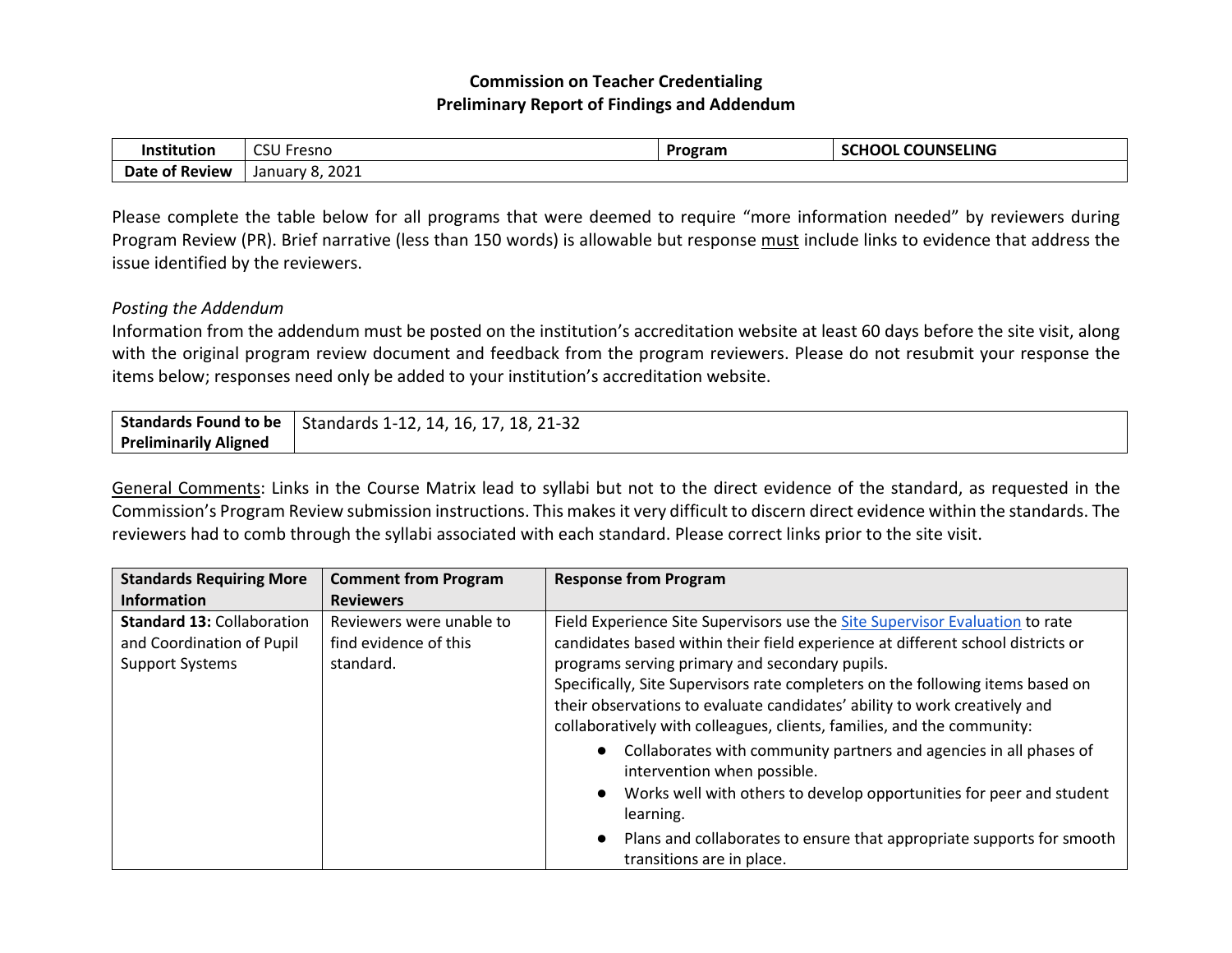|                                             |                                                                                                                                                        | Ratings: 0= not observed; 1=inadequate; 2=meet expectations; 3=exceed<br>expectations<br>Candidates are considered successful if they receive ratings of 2 or 3. If<br>candidates receive a 0, that means the site supervisor didn't get a chance to<br>observe their abilities in that category.<br>The following google sheet provides candidates' scores on the items that focus<br>on CCTC Standard 13 expectations of candidates collaborating effectively with<br>community-based organizations, agencies, and other professionals:<br>Response to CCTC Std. 13 Evidence                                                                                                                                                                                                                                                                                                                                                                                                                                                                                                                                                                                                                                                                                                                                                                                                                                                                                 |
|---------------------------------------------|--------------------------------------------------------------------------------------------------------------------------------------------------------|----------------------------------------------------------------------------------------------------------------------------------------------------------------------------------------------------------------------------------------------------------------------------------------------------------------------------------------------------------------------------------------------------------------------------------------------------------------------------------------------------------------------------------------------------------------------------------------------------------------------------------------------------------------------------------------------------------------------------------------------------------------------------------------------------------------------------------------------------------------------------------------------------------------------------------------------------------------------------------------------------------------------------------------------------------------------------------------------------------------------------------------------------------------------------------------------------------------------------------------------------------------------------------------------------------------------------------------------------------------------------------------------------------------------------------------------------------------|
| Standard 15: Technological<br>Literacy      | Insufficient evidence is<br>available to determine<br>alignment for this standard.                                                                     | Assessing school counseling students' technological literacy especially with<br>regard to assessment of and for student learning, assessment and data literacy,<br>and use of data to inform practice is an important aspect of candidates'<br>internship evaluation. These evaluations are conducted by the site supervisors,<br>who closely observe and supervise candidates' efforts as counselors-in-training.<br>The Site Supervisor Evaluation provides evidence of how site supervisors<br>evaluate candidates' during their fieldwork placement (COUN 249). Specific<br>items on the evaluation directly evaluate counseling interns' technological and<br>data literacy in terms of their ability to engage in evidence-based practices, use<br>data to inform their practice, and use specific tests and assessments that are<br>helpful for K-12 students. Specifically, the following items from the Site<br>Supervisor Evaluation align with this standard:<br>1. Understand and use data and information systems on student learning<br>and achievement.<br>2. Understand and use career development materials.<br>3. Understand and use information on colleges and universities.<br>4. Understand and use school technologies for information access,<br>teaching and learning.<br>5. Understand and use tests and measures used in assessing student<br>learning and achievement, development of school, family, and<br>community partnership |
| <b>Standard 19: Academic</b><br>Development | Reviewers need additional<br>evidence or clarification of<br>existing evidence for this<br>standard. Please specify how<br>candidates will demonstrate | Within COUN 249, candidates create an academic intervention plan and provide<br>counseling for academically at-risk students. As part of their coursework, all<br>candidates complete a Case Study on a K12 student-client with whom they've<br>been working at their internship site. After completing the Case Study,<br>candidates present their case study in the class and (2) engage in class                                                                                                                                                                                                                                                                                                                                                                                                                                                                                                                                                                                                                                                                                                                                                                                                                                                                                                                                                                                                                                                            |